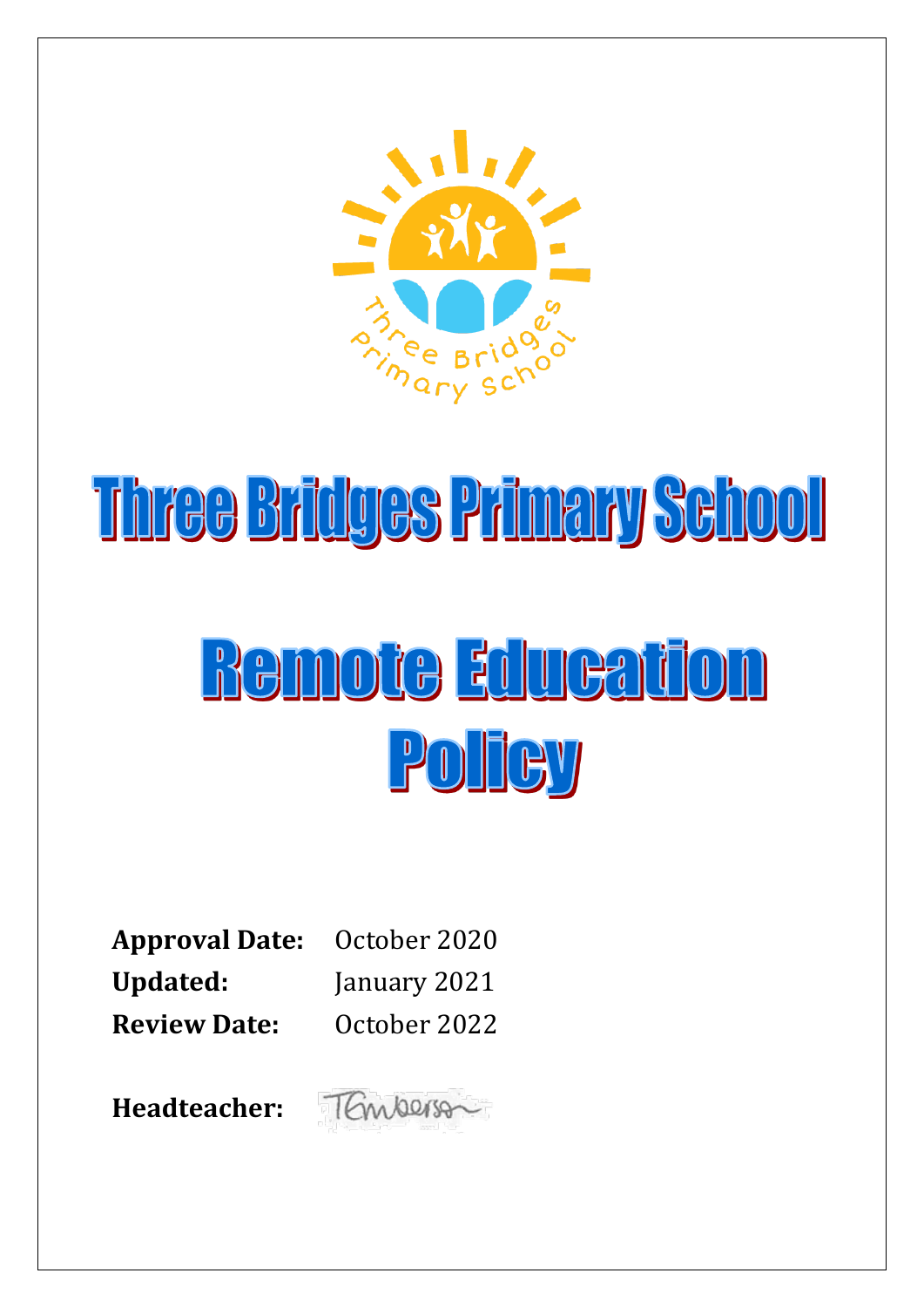## **Remote Education Policy**

## **1. Our philosophy**

*Three Bridges Primary school has always strived to be creative, innovative and support our parents/children in the best way possible to make learning purposeful and holistic. Following a successful home learning programme during early 2020, this policy has been established to ensure that our provision is consistent across the school.*

## **2. Aims**

This Remote Education Policy aims to:

- Ensure consistency in the approach to remote learning for all pupils (including those children with SEND) who are not in school, through use of quality online and offline resources and teaching videos;
- Provide clear expectations to members of the school community with regards to delivery of high quality interactive remote learning;
- Include continuous delivery of the school curriculum, as well as support of Mental Health and Well-Being, and support for parents;
- Consider continued education for staff and parents (e.g. Continuing Professional Development for staff, teacher meetings and interventions);
- Support effective communication between the school and families;
- Support attendance and engagement in home learning.

## **3. Who is this policy applicable to?**

- A child *(and their siblings if they also attend Three Bridges Primary school)* who is absent because they are awaiting test results and the household is required to selfisolate. The rest of their school bubble are attending school and being taught as normal;
- A child's whole bubble is not permitted to attend school because they, or another member of their bubble, have tested positive for Covid-19;

#### **Remote learning will be shared with families when they are absent due to Covid related reasons.**

## **4. Content and Tools to Deliver this Remote Education Plan**

Resources to deliver this Remote Education Plan include:

- Online tools for EYFS, KS1 and KS2*: Tapestry/Google/Teams/Class Dojo as well as for staff CPD and parent sessions;*
- Use of recorded video, for lessons and assemblies;
- Phone calls home:
- Printed learning packs for families who are unable to access the internet;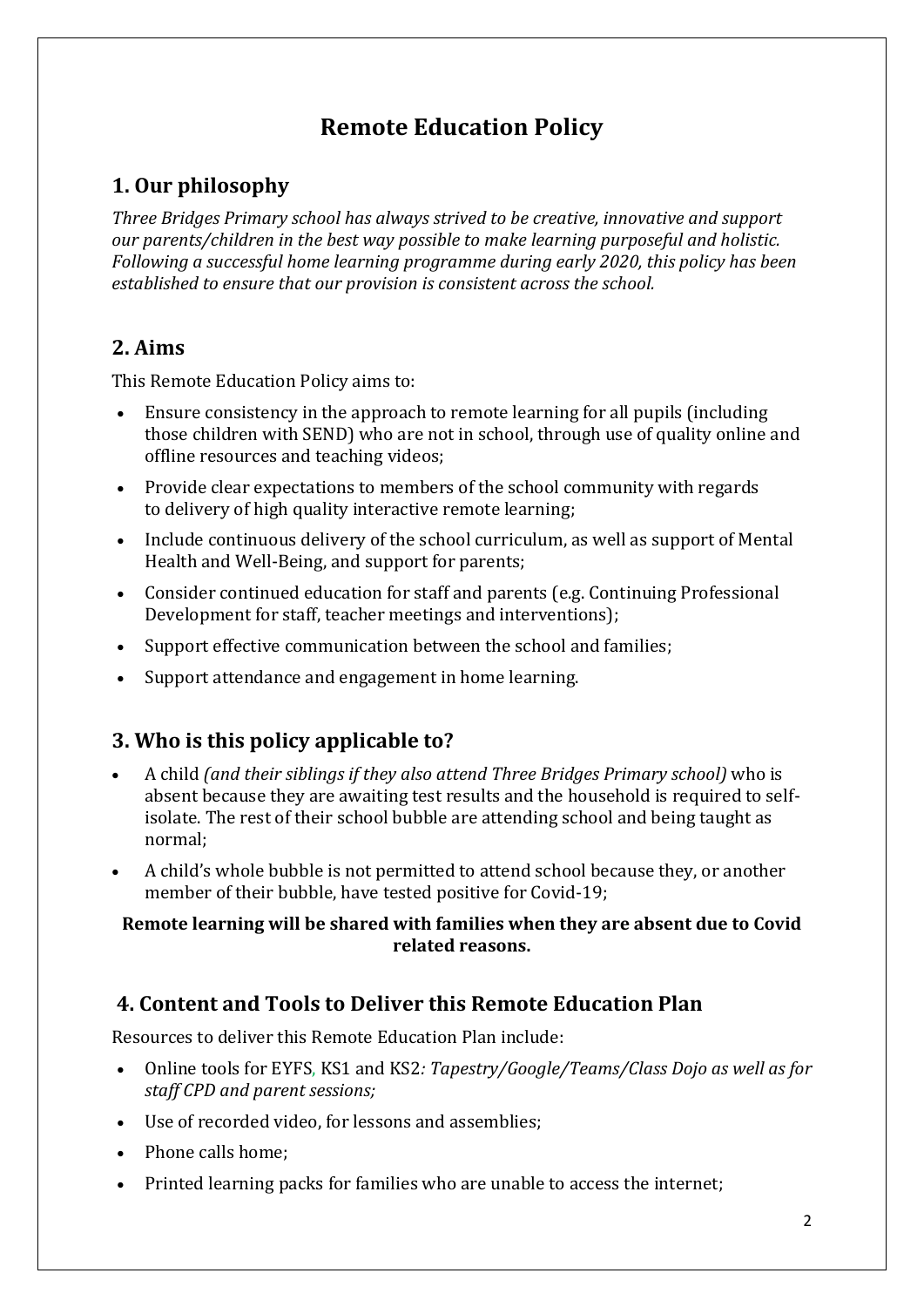- Physical materials such as story books and writing tools;
- Use of high quality online resources: For example, BBC Bitesize, Oak Academy, *TTRockstars, Spelling Shed and Maths Shed.*

#### **The remote curriculum: what is taught to pupils at home.**

A pupil's first day or two of being educated remotely might look different from our standard approach, while we take all necessary actions to prepare for a longer period of remote teaching*.*

#### **What should families expect from immediate remote education in the first day or two of pupils being sent home?**

In the first day or two of pupils being sent home learning will be available on each class' Class Dojo page. Live (online) lessons may not be available in these first days although the school will endeavour to provide them.

#### **Following the first few days of remote education, will the pupil be taught broadly the same curriculum as they would if they were in school?**

We teach the same curriculum remotely as we do in school wherever possible and appropriate. However, we have needed to make some adaptations in some subjects. For example, music lessons, where pupils do not have access to instruments at home, may not be part of our remote curriculum.

#### **How will children access any online remote education we are providing?**

Remote education will be provided for pupils on the following platforms: Class Dojo and Google Classroom.

#### **If a pupil does not have digital or online access at home, how will we support them to access remote education?**

We recognise that some pupils may not have suitable online access at home. We take the following approaches to support those pupils to access remote education:

- Our families will be made aware, via Class Dojo, of the opportunity to be issued a loan Chromebook or ipad. Pupils from Disadvantaged families will have priority for these devices. Devices can be collected from Lower Site from a member of SLT after being signed for.
- If families do not have access to an internet connection, the school will apply for routers or dongles from the Department for Education's 'Get help with technology' scheme. Routers or dongles will be loaned to these families. Parents may also apply, through the school, for an extension to their data allowance from their mobile network provider.
- If pupils do not have online access, printed materials can be requested by parents by contacting the school office
- Printed work completed by the pupil can be submitted to the teacher by being returned to the school office.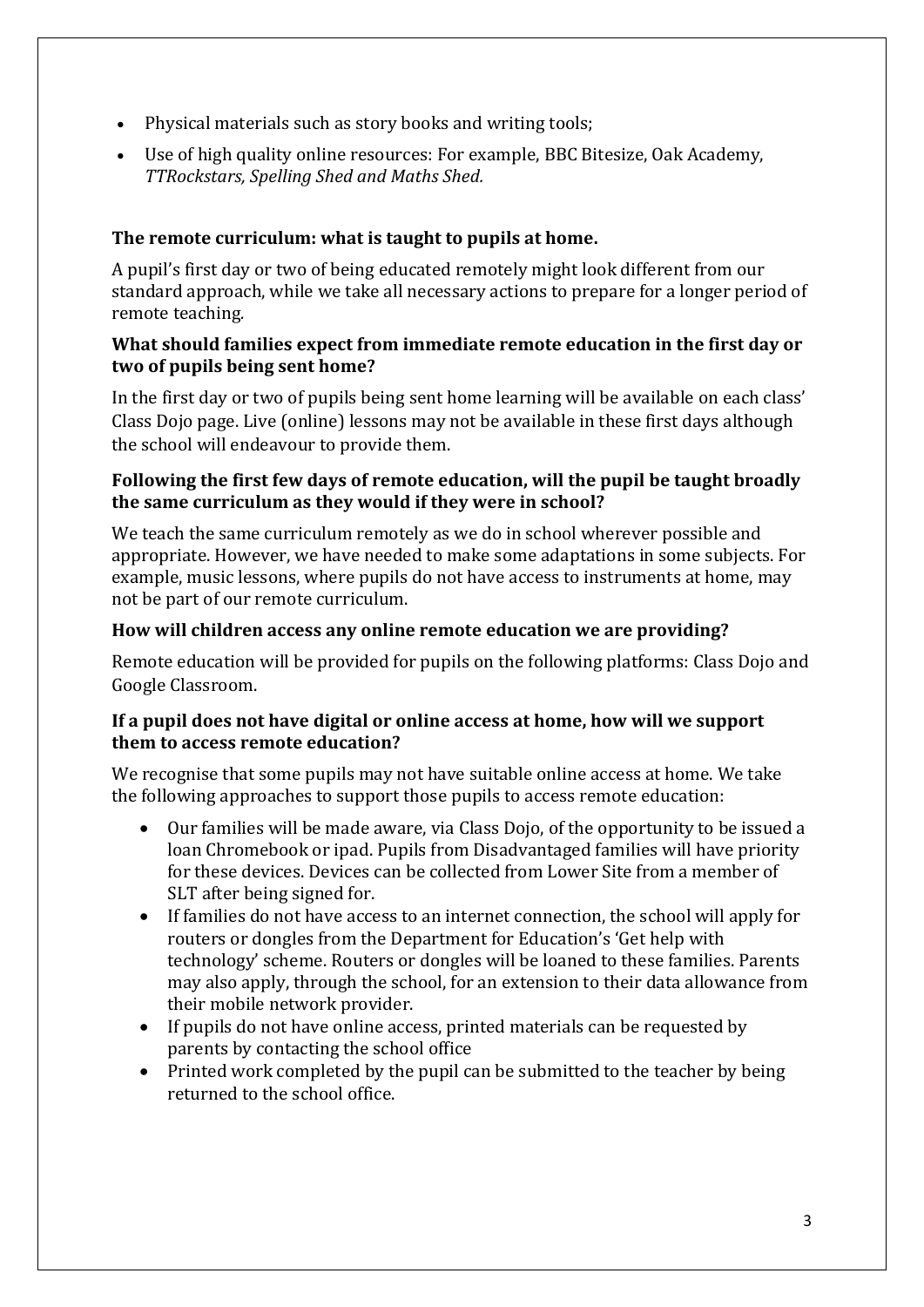## **How will children be taught remotely?**

We use a combination of the following approaches to teach pupils remotely:

- live teaching (online lessons)
- recorded teaching (e.g. Oak National Academy lessons, video/audio recordings made by teachers)
- printed paper packs produced by teachers (e.g. workbooks, worksheets)
- commercially available websites supporting the teaching of specific subjects or areas, including video clips or sequences

#### **How will staff check whether pupils are engaging with their work and how will parents be informed if there are concerns?**

- Teachers and Learning Support Assistants will monitor pupil engagement in remote learning by looking at live lesson attendance and work submitted to Class Dojo Portfolios.
- Where teachers are concerned about engagement they will instruct the Learning Support Assistants to contact the parent to offer support.
- If concerns persist, they will be flagged to the SLT through the 'Engagement Plan' shared document. SLT will be responsible for creating an Engagement Plan for the individual.

#### **How will pupils' work and progress be assessed?**

Feedback can take many forms and may not always mean extensive written comments for individual children. For example, whole-class feedback or quizzes marked automatically via digital platforms are also valid and effective methods, amongst many others. Our approach to feeding back on pupil work is as follows:

- Pupils' work submitted to Class Dojo will be responded to daily by the class teacher and/or the Learning Support Assistants if submitted before 3pm. Work submitted outside of teachers' working hours will be responded to the following day.
- Feedback will be written on Class Dojo portfolio, will be positive and Class Dojo points will be used to reward good work.
- Teachers may respond in more depth to address learning misconceptions

#### **How will children who need additional support from adults at home access remote education?**

 Staff work closely with families to deliver remote education for pupils with SEND. This takes the form of additional contact, in the form of phone calls, from the Inclusion Team to provide families with support in accessing online learning. Work may be modified by the Inclusion Team to allow the pupil to better access the learning. Teachers and Learning Support Assistants will also offer greater support through more frequent phone calls to these families.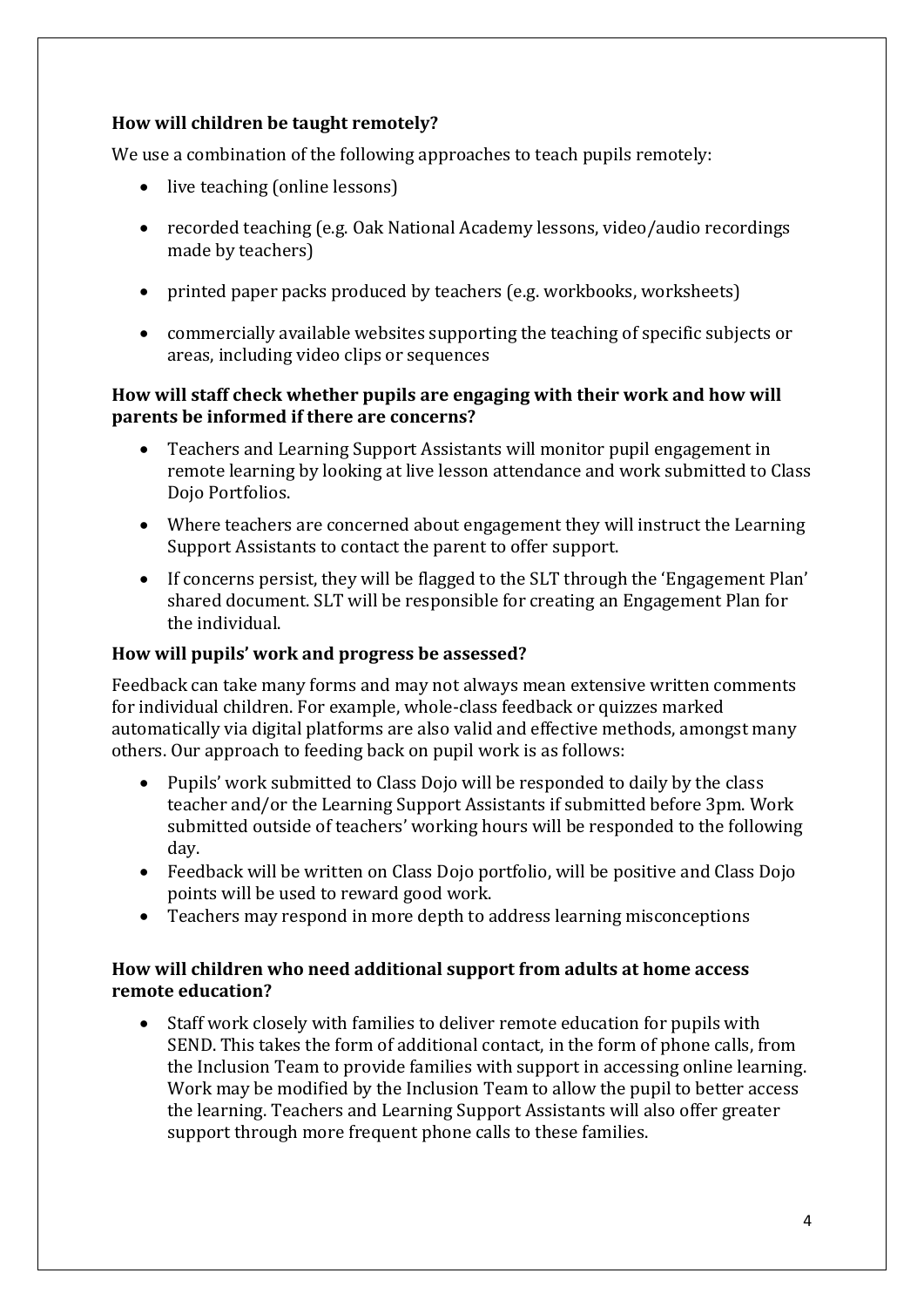## **5. Home and School Partnership**

Three Bridges Primary School is committed to working in close partnership with families and recognises each family is unique. Because of this, remote learning will look different for different families in order to suit their individual needs.

Three Bridges Primary School will provide details on how to use Class Dojo and, where possible, provide personalised resources.

Where possible, it is beneficial for young people to maintain a regular and familiar routine. Three Bridges Primary School would recommend that each 'school day' maintains a similar structure.

We would encourage parents to support their children's work, including finding an appropriate place to work and, to the best of their ability, support pupils with work by encouraging them to work with good levels of concentration.

Every effort will be made by staff to ensure that work is set promptly. Should accessing work be an issue, parents should contact school directly as alternative solutions may be available, as detailed above. These will be discussed on case-to-case basis.

As a school we encourage parents to follow the '[digital 5 a day](https://www.childrenscommissioner.gov.uk/digital/5-a-day/)' framework which provides practical steps to support a healthy and balanced digital diet.

All children sign an 'Acceptable Use Policy' at school which includes e-safety rules and this applies when children are working on computers, phones or tablets at home.

## **6. Roles and responsibilities**

## **Teachers**

*To note: the suggested responsibilities below relate to where a whole class/bubble is isolating and would be reduced when there are fewer children isolating and the majority of the class are in school.*

Three Bridges Primary School will provide a refresher training session and induction for new staff on how to use Class Dojo/Google Classroom.

When providing remote learning, teachers must be available between 9:00am and 4:30pm, if the school is in lockdown. If the teacher is in school, availability will need to be mainly after school.

If they are unable to work for any reason during this time, for example, due to sickness or caring for a dependent, the teacher should report this using the normal absence procedure.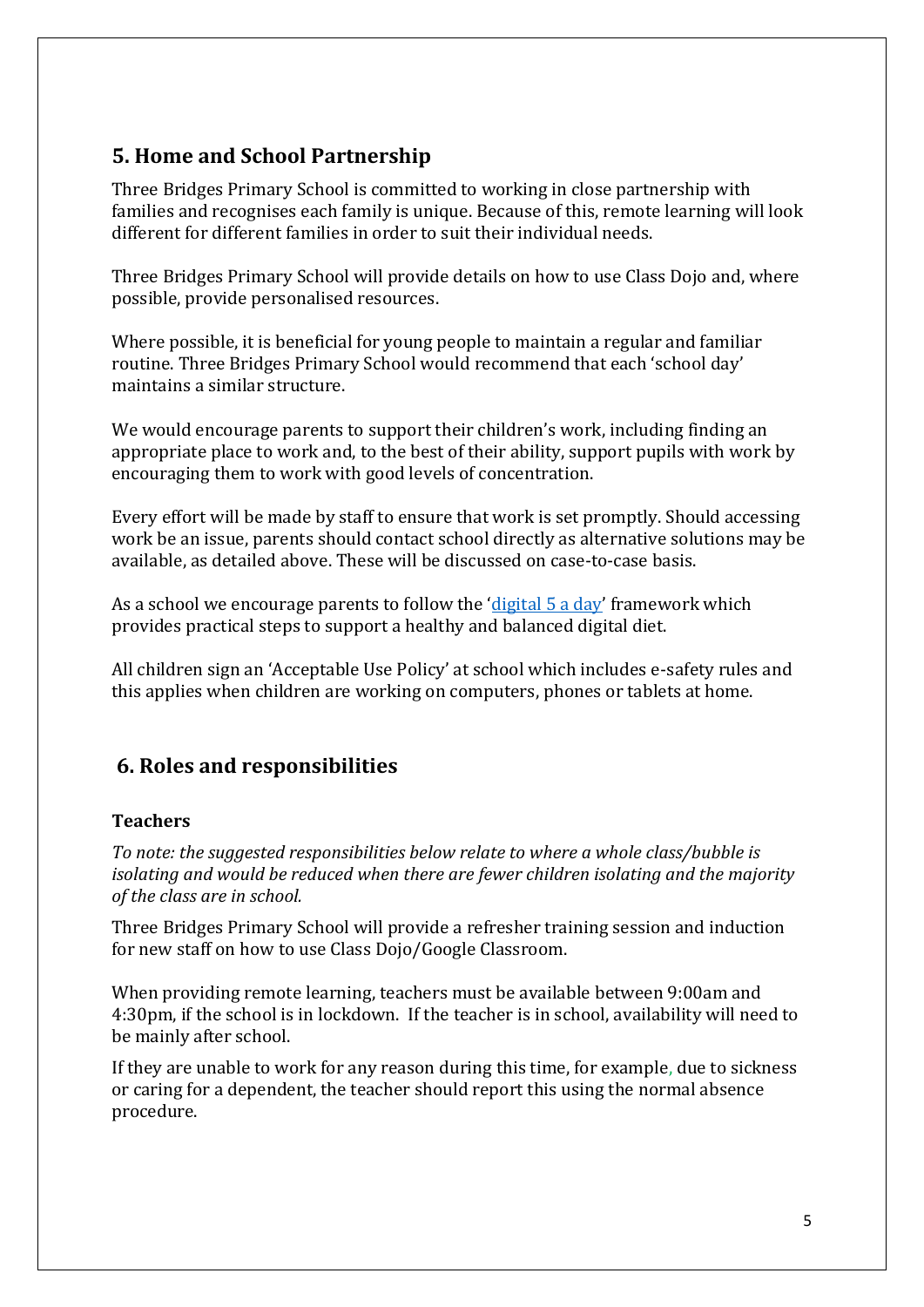When providing remote learning, teachers are responsible for:

## **1. Setting work:**

- Teachers will set work for the pupils in their classes. This includes those responsible for SSC pupils;
- The work set should follow **the usual timetable for the class** had they been in school, wherever possible;
- Work will be shared daily. Longer projects may be set weekly;
- Teachers in Nursery to Year 6 will be setting work on *Class Dojo.*

## **2. Providing feedback on work:**

- Teachers will inform parents of timings for submission of work so that they have time to provide feedback;
- Reading, writing and maths work, all completed work submitted to the class teacher as agreed;
- Comments on all foundation subject tasks will be sent to parents/carers by the end of the week.

## **3. Keeping in touch with pupils who aren't in school and their parents:**

- If there is a concern around the level of engagement of a pupil/s, parents should be contacted via phone to see what support school can offer;
- All parent/carer emails should come through the office email address [office@threebridgesprimaryschool.co.uk;](mailto:office@threebridgesprimaryschool.co.uk)
- Parents can contact the class teacher directly via Class Dojo;
- Senior Leaders can be contacted by parents via Class Dojo;
- Any complaints or concerns shared by parents or pupils should be reported to a member of SLT;
- Any safeguarding concerns, refer immediately to the Designated Safeguarding Lead (Headteacher and deputy headteachers).

## **Learning Support Assistants**

Learning Support Assistants must be available to work remotely between 8.30am and 3.30pm.

If they are unable to work for any reason during this time, for example, due to sickness or caring for a dependent, they should report this using the normal absence procedure.

During the school day, learning support assistants must complete tasks as directed by a class teacher, year leader or SLT.

## **Senior Leaders**

Alongside any teaching responsibilities, senior leaders are responsible for:

 Co-ordinating the remote learning approach across the school including daily monitoring of engagement;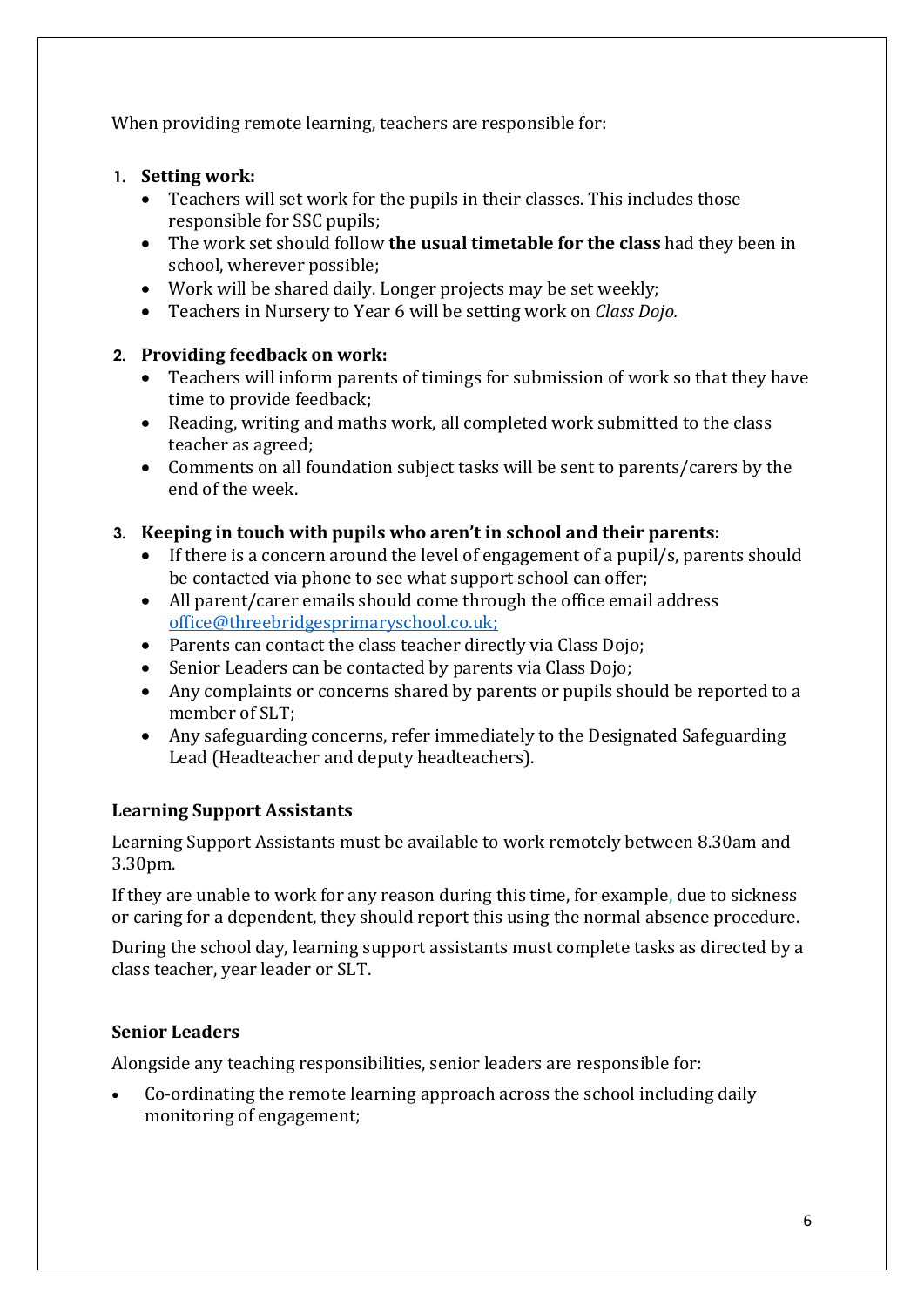- Monitoring the effectiveness of remote learning explain how they'll do this, such as through regular meetings with teachers and subject leaders, reviewing work set or by requesting feedback from pupils and parents;
- Monitoring the security of remote learning systems, including data protection and safeguarding considerations.

## **Designated safeguarding lead**

The DSL is responsible for managing and dealing with all safeguarding concerns. For further information, please see the [Safeguarding and Child Protection Policy.](https://www.threebridgesprimaryschool.co.uk/page/?title=Policies+and+Forms&pid=94) 

## **IT Technicians**

IT technicians are responsible for:

- Fixing issues with systems used to set and collect work;
- Helping staff with any technical issues they're experiencing;
- Reviewing the security of remote learning systems and flagging any data protection breaches to the data protection officer;
- Assisting pupils and parents with accessing the internet or devices.

## **The Inclusion Manager**

- Liaising with the IT technicians to ensure that the technology used for remote learning is accessible to all pupils and that reasonable adjustments are made where required:
- Ensuring that pupils with EHC plans continue to have their needs met while learning remotely, and liaising with the SLT and other organisations to make any alternate arrangements for pupils with EHC plans and IHPs;
- Communication with EHC parents, signposting services as appropriate (including liaison with SALT team and other agencies);
- Identifying the level of support.

## **The School Business Manager**

- Ensuring value for money when arranging the procurement of equipment or technology;
- Ensuring that the school has adequate insurance to cover all remote working arrangements;
- Maintain school expenditure related to Covid-19.

## **Pupils and parents**

Staff can expect **pupils** learning remotely to:

- Complete work within the deadline set by teachers;
- Seek help if they need it, from teachers;
- Alert teachers if they're not able to complete work.